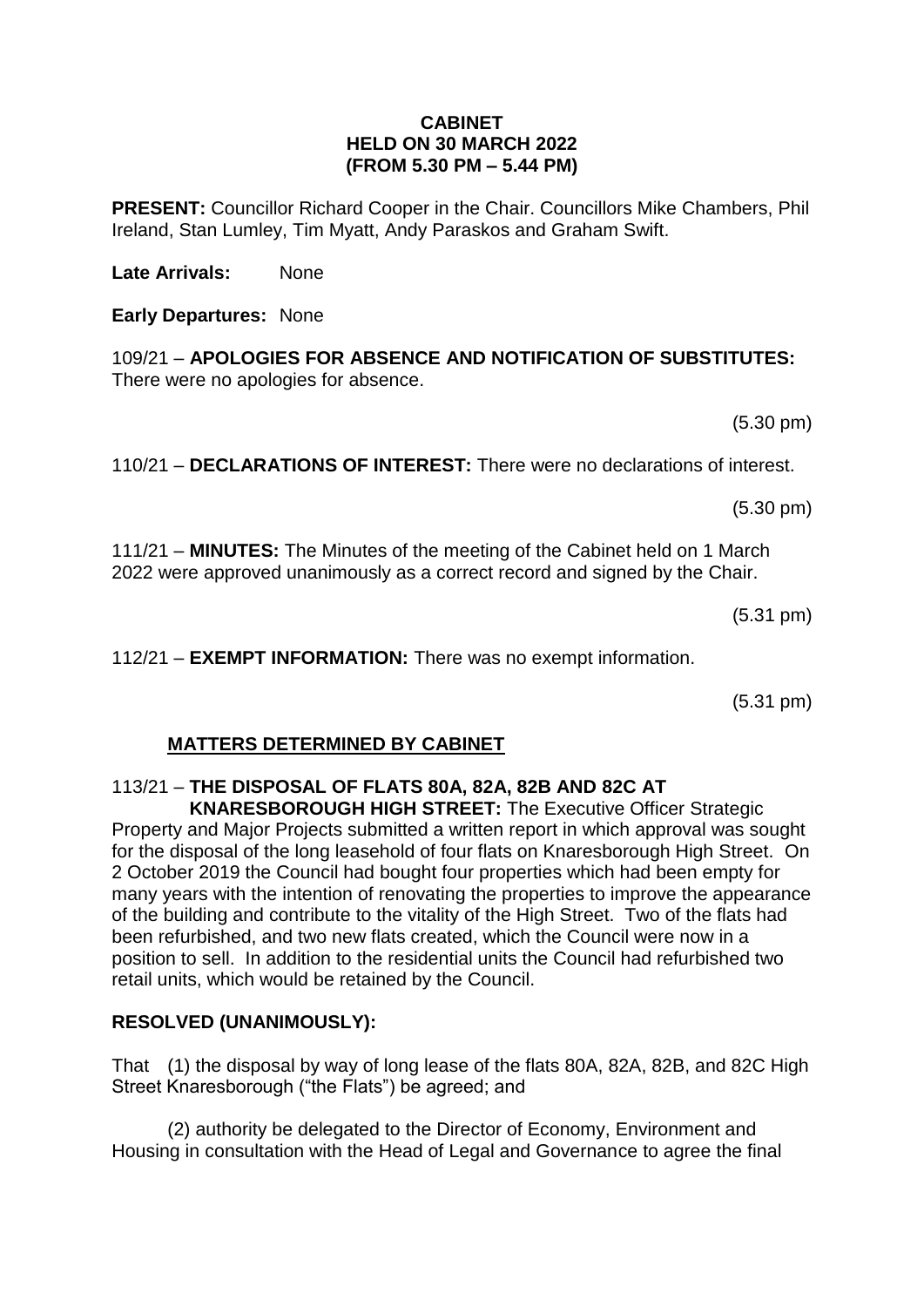# **CABINET**

sale price of each flat and complete the negotiation of the contract for the sale of the flats.

## **Reasons for decision:**

The acquisition, refurbishment and disposal of these properties has brought longterm empty properties back into use and would support the viability of Knaresborough High Street.

By disposing of the Flats via long leasehold, it was anticipated that a capital receipt of circa £880,000 will be achieved.

By disposing of a long leasehold and retaining the freehold of the properties Harrogate Borough Council (HBC) would retain control over the quality and frequency of future external repair and maintenance of these high profile high street buildings. HBC would continue to manage and let the two retail units for place shaping purposes.

## **Alternative options considered and recommended for rejection:**

The Council retain the Flats and manage them directly. This was rejected as the Flats had been determined as not suitable for social rented homes.

To sell the Flats freehold. This was rejected - to dispose of the freehold of the Flats would not be compatible with the place shaping aims of the project.

(5.32 pm to 5.36 pm)

(D)

# 114/21 – **NON-DOMESTIC DISCRETIONARY RATES RELIEF POLICY 2022/23:**

The Revenues, Welfare and Customer Services Manager submitted a written report which sought approval for changes to the Non-domestic Discretionary Rates Relief Policy from April 2022 to reflect the rate reliefs available in 2022/23 including the Government budget announcements to support retail, hospitality and leisure properties and those ratepayers entitled to transitional relief and Supporting Small business (SSB) Relief. A copy of the draft Policy was attached at Appendix A.

Discretionary rates relief enabled councils to have some flexibility in areas of relief awarded to businesses to support the local economy. Paragraph 5.2 of the report listed the different categories of relief which were available and the changes for the year were set out in the report. The Chancellor had announced the introduction of a Retail, Hospitality and Leisure business rates relief scheme to support the businesses which made high streets and town centres a success and helped them adapt to changing customer demands by providing 50% relief. The re-introduction of 50% rate relief was also proposed for eligible Childcare providers. This had been in the policy two years ago, but had been replaced by COVID-19 national relief. The Government had also announced that the current transitional relief scheme supporting small businesses would be extended by a year.